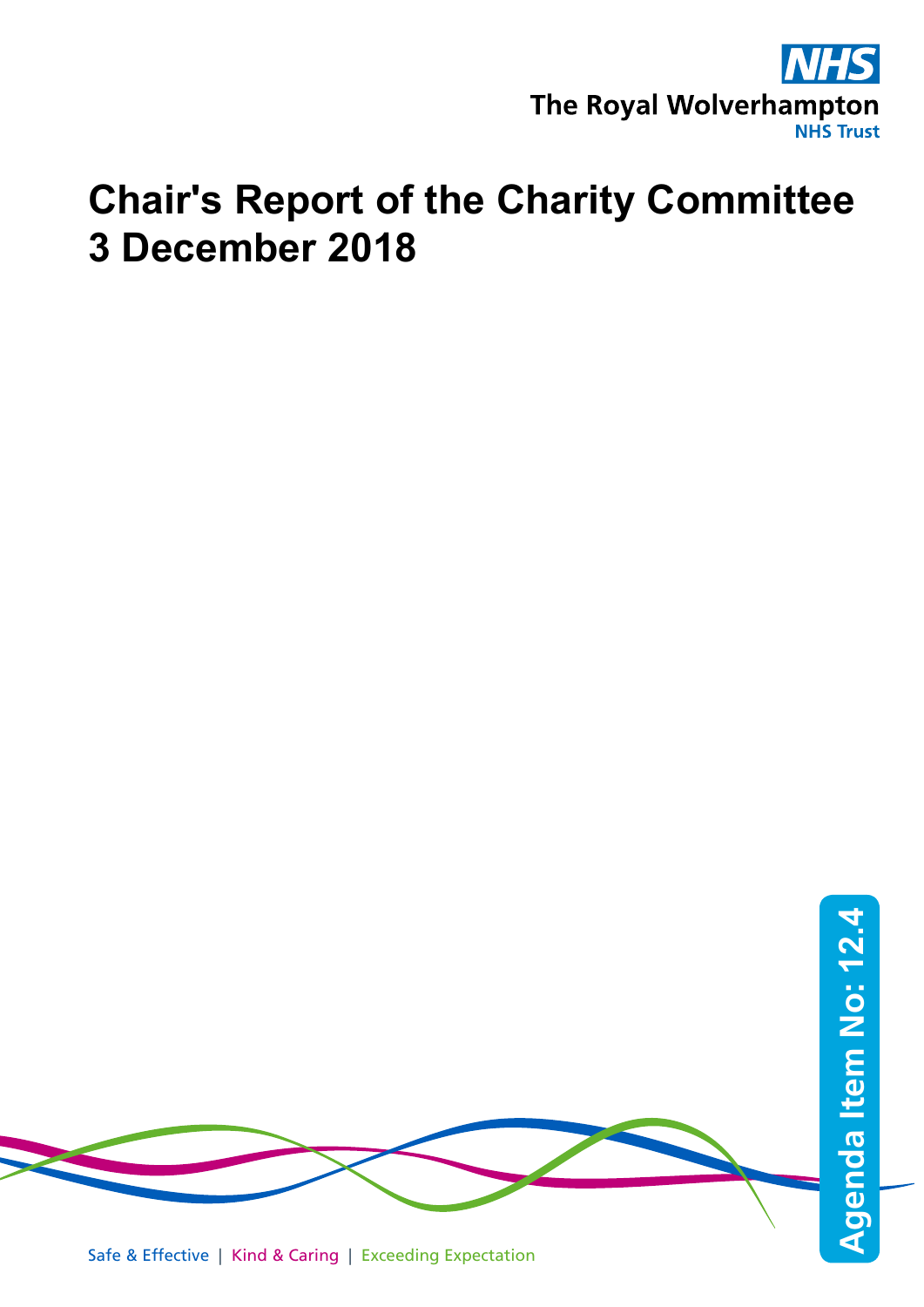**NHS** The Royal Wolverhampton

| <b>Trust Board Report</b>                                      |                                                                                                                                                                                                                                                                                                                                                                                                                 |  |  |  |  |  |
|----------------------------------------------------------------|-----------------------------------------------------------------------------------------------------------------------------------------------------------------------------------------------------------------------------------------------------------------------------------------------------------------------------------------------------------------------------------------------------------------|--|--|--|--|--|
| <b>Meeting Date:</b>                                           | Monday 26 <sup>th</sup> August 2018                                                                                                                                                                                                                                                                                                                                                                             |  |  |  |  |  |
| Title:                                                         | Charity Committee 26 <sup>th</sup> August 2018 - Chair's summary note                                                                                                                                                                                                                                                                                                                                           |  |  |  |  |  |
| <b>Executive</b><br>Summary:                                   | This report sets out the matters which the Charitable Funds Committee<br>discussed at its August meeting, in order to provide information and<br>assurance to the Trust Board.                                                                                                                                                                                                                                  |  |  |  |  |  |
| Action<br>Requested:                                           | Receive and note the report.                                                                                                                                                                                                                                                                                                                                                                                    |  |  |  |  |  |
| For the attention<br>of the Board                              |                                                                                                                                                                                                                                                                                                                                                                                                                 |  |  |  |  |  |
| <b>Assure</b>                                                  | To receive assurance that the committee is exercising its functions<br>appropriately.                                                                                                                                                                                                                                                                                                                           |  |  |  |  |  |
| <b>Author + Contact</b><br><b>Details:</b>                     | Sue Rawlings<br>Sue.rawlings1@nhs.net                                                                                                                                                                                                                                                                                                                                                                           |  |  |  |  |  |
| <b>Links to Trust</b><br><b>Strategic</b><br><b>Objectives</b> | 1. Create a culture of compassion, safety and quality<br>2. To have an effective and well integrated local health and care system that<br>operates efficiently<br>3. Maintain financial health – Appropriate investment to patient services                                                                                                                                                                     |  |  |  |  |  |
| <b>Resource</b><br><b>Implications:</b>                        | None                                                                                                                                                                                                                                                                                                                                                                                                            |  |  |  |  |  |
| <b>CQC Domains</b>                                             | <b>Effective:</b> care, treatment and support achieves good outcomes, helping<br>people maintain quality of life and is based on the best available evidence.<br>Caring: staff involve and treat everyone with compassion, kindness, dignity<br>and respect.<br><b>Responsive:</b> services are organised so that they meet people's needs.                                                                     |  |  |  |  |  |
| <b>Equality and</b><br><b>Diversity Impact</b>                 | Not applicable                                                                                                                                                                                                                                                                                                                                                                                                  |  |  |  |  |  |
| <b>Risks: BAF/ TRR</b>                                         | None                                                                                                                                                                                                                                                                                                                                                                                                            |  |  |  |  |  |
| <b>Risk: Appetite</b>                                          | Low Risk                                                                                                                                                                                                                                                                                                                                                                                                        |  |  |  |  |  |
| <b>Public or Private:</b>                                      | <b>Public Board</b>                                                                                                                                                                                                                                                                                                                                                                                             |  |  |  |  |  |
| <b>Other formal</b><br>bodies involved:                        | None                                                                                                                                                                                                                                                                                                                                                                                                            |  |  |  |  |  |
| References                                                     |                                                                                                                                                                                                                                                                                                                                                                                                                 |  |  |  |  |  |
| NHS<br><b>Constitution:</b>                                    | In determining this matter, the Board should have regard to the Core<br>principles contained in the Constitution of:<br>Equality of treatment and access to services<br>$\bullet$<br>High standards of excellence and professionalism<br>$\bullet$<br>Service user preferences<br>Cross community working<br>$\bullet$<br><b>Best Value</b><br>Accountability through local influence and scrutiny<br>$\bullet$ |  |  |  |  |  |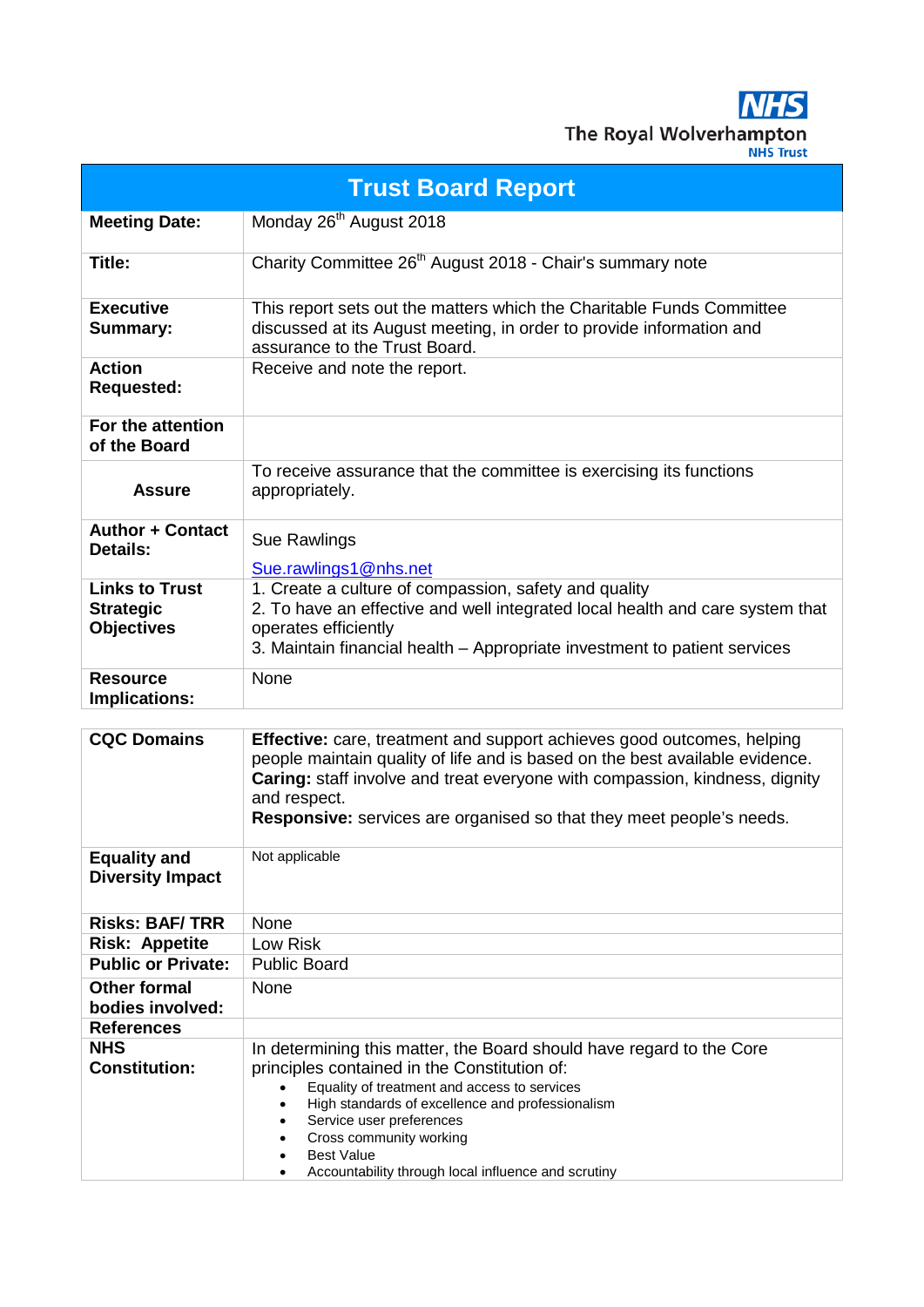## **OVERVIEW REPORT TO BOARD**

| The key headlines/issues and levels of assurance are set out below, and are graded as |                                                              |  |  |  |  |  |
|---------------------------------------------------------------------------------------|--------------------------------------------------------------|--|--|--|--|--|
| follows:                                                                              |                                                              |  |  |  |  |  |
| Assurance level*                                                                      | Colour to use in 'Assurance level*' column below             |  |  |  |  |  |
| Assured                                                                               | Green – there are no gaps in assurance                       |  |  |  |  |  |
| Partially assured                                                                     | Amber - there are gaps in assurance but we are assured       |  |  |  |  |  |
|                                                                                       | appropriate action plans are in place to address these       |  |  |  |  |  |
| Not assured                                                                           | Red - there are significant gaps in assurance and we are not |  |  |  |  |  |
|                                                                                       | assured as to the adequacy of current action plans           |  |  |  |  |  |

If red, commentary is needed in "Next Actions" to indicate what will move the matter to "full assurance" Key issue **Assurance level\* Committee update** Rext **action(s) Timescale**  Rotary Dowding Research Fund –<br>Summary position Summary paper Some confusion about nature of restricted and unrestricted funds received via MSFT – confirmed paperwork states research fund, not specifically rheumatology as thought by fund manager Rename both funds and monitor spend in usual way **Immediately** Received presentation Ethos will be

|                                                                 | research fund, not specifically<br>rheumatology as thought by<br>fund manager                                                                                                                                                                                                                       | usual way                                                                                                                                                      |            |
|-----------------------------------------------------------------|-----------------------------------------------------------------------------------------------------------------------------------------------------------------------------------------------------------------------------------------------------------------------------------------------------|----------------------------------------------------------------------------------------------------------------------------------------------------------------|------------|
| Presentation by<br><b>Magnet Conference</b><br><b>Attendees</b> | Received presentation<br>regarding conference in UK re<br>Magnet                                                                                                                                                                                                                                    | Ethos will be<br>incorporated<br>into NSF<br>actions in<br>coming<br>months<br><b>Review</b><br>potential<br>attendance<br>next year via<br>Charity<br>support | March 2019 |
| <b>Business Cases</b><br>approved                               | <b>Eyesi Surgical Software</b><br>Upgrade - value £37,296                                                                                                                                                                                                                                           | Approved<br>subject to<br>clarifications                                                                                                                       |            |
|                                                                 | Expansion of Charity Team -<br>recruitment of Band 4<br><b>Community &amp; Event</b><br>Fundraiser                                                                                                                                                                                                  | Approved                                                                                                                                                       |            |
| <b>Charity Fundraising</b><br>Co-Ordinator's<br>Report          | Included updates on:<br>Lottery launched<br>$\bullet$<br>Christmas appeal<br>$\bullet$<br><b>Charity and Volunteer</b><br>$\bullet$<br>awards<br>Goodyear support<br>$\bullet$<br>Business case to expand<br>$\bullet$<br><b>Charity Team</b><br>Opportunities for future<br>partnership with Mayor |                                                                                                                                                                |            |
| <b>Report of Charity</b><br><b>Finance Team</b>                 | Summary financial position to<br>30 <sup>th</sup> September 2018: £346k<br>income and £218k<br>expenditure<br>Summary Investment report<br>to 30 <sup>th</sup> September 2018: Short                                                                                                                |                                                                                                                                                                |            |